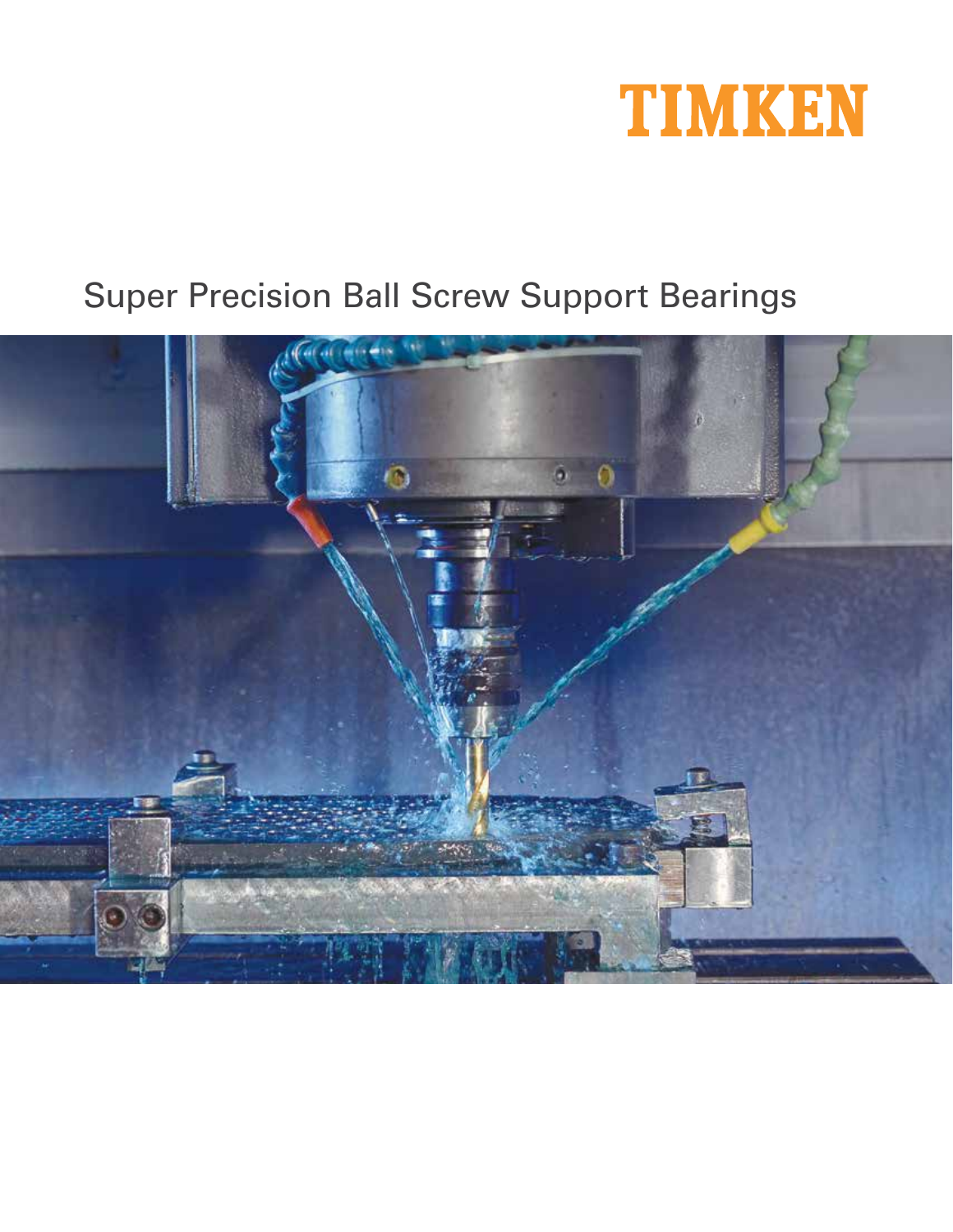When you choose Timken<sup>®</sup> bearings for your ball screw applications, you receive products made from world-class steel specifications and backed by a global leader known for quality, reliability and performance. Quality begins long before our machine tool bearings are manufactured and extends long after they are installed. We design bearings for optimum performance and long life, helping to maximize your initial investment and minimize your replacement costs.





#### **Performance by design increases your productivity**

Timken ball screw support bearings are made from steel that is among the cleanest in the world. The lack of impurities and inclusions in our base materials enhances the durability and life of our bearings. This is critical in today's harsh metal-cutting environments where contamination from cutting fluids and debris is common. We use our knowledge of a variety of steel grades to select the best formulas for ball screw applications.

Using clean steel as a foundation, we manufacture ball screw bearings to ABEC 9/ISO P2 axial running tolerances to reduce run-out, which has a positive impact on positioning accuracy. Our bearings feature preload tolerances that are among the tightest in the industry. We achieve consistent preload levels by matching the ring offsets, and in our double-row design, the two-piece inner ring is matched with both the outer ring and cages. These manufacturing and assembly controls result in improved resolution and consistency in the machine duty cycle.



Our line of ball screw bearings is designed to develop low drag torque with control of lateral eccentricity and preload tolerances to enhance positioning consistency. Our attention to detail results in greater accuracy and repeatability, which helps to maintain the highest precision of your finished parts and ultimately improves your company's overall productivity.

To maximize axial rigidity, Timken bearings incorporate 60-degree contact angles and a maximum complement of balls. This design produces lower tool deflections and chatter-free cutting. You can choose steel balls, made from the same clean steel as the inner and outer rings, or ceramic balls for high-speed and rapidacceleration operating needs. You also can request customized preloads and specific lubricants to accommodate special application requirements.

Our broad line of ball screw support bearings includes single- and double-row designs with a variety of mounting configurations. We offer flanged and nonflanged series for both standard and rotating nut mountings. Housed cartridge and pillow block units facilitate bolting to machine tool surfaces.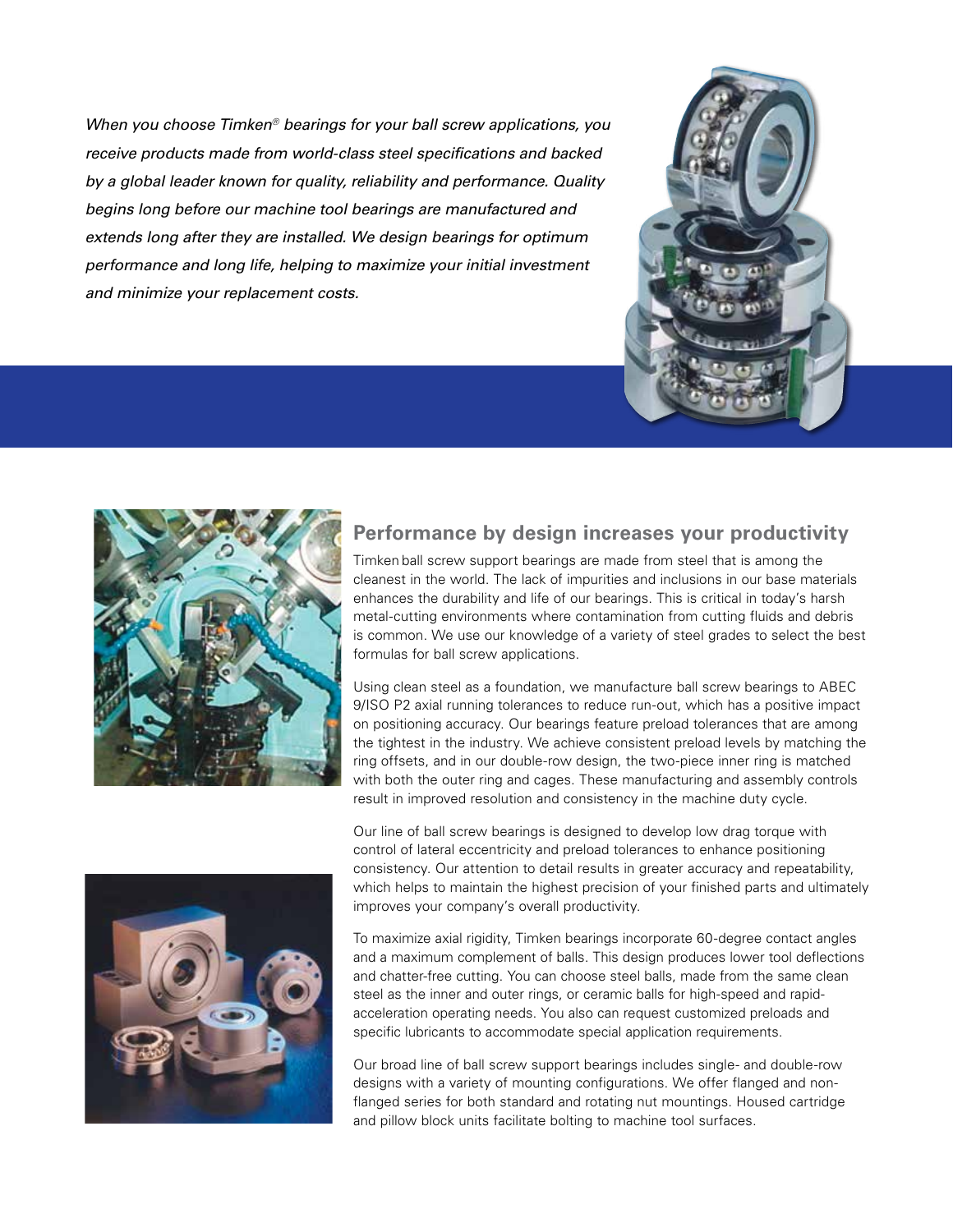#### **Timken bearings offer a variety of benefits:**

- Clean steel for longer service life
- Tighter preload tolerances for chatter-free cutting
- ABEC 9/ISO P2 axial running tolerances for higher accuracy
- Tighter width tolerances for easy fit without regrinding end caps
- Pre-lubricated with high-performance grease
- Broad availability for increased machine uptime



### **Better products, lower operating costs**

While creating technology that can improve performance in your products, Timken also helps your organization reduce its operating costs. Standard ball screw bearings typically require regrinding of end caps to achieve proper fit. With extremely tight width tolerances and the new marking of the individual width set, Timken bearings virtually eliminate the need for regrinding. This reduces assembly costs and machine downtime when servicing ball screws.

Timken bearings are designed to last longer, reducing your maintenance investments by increasing machine uptime. Double-row bearings include a pair of low-torque integral contact seals that withstand contamination and extend bearing service life, allowing you to better manage maintenance schedules. These bearings also are

prepackaged with high-performance grease and can be lubricated while in service. In addition, Timken has integrated lean manufacturing

processes into its production operations. Highly efficient processes in our facilities translate into competitive prices and reduced lead times for customers.

## **Broad availability at your service**

Timken bearings are stocked in our warehouses around the world, making them readily available to distributors and end users. We also keep an appropriate stock of nearly finished parts at manufacturing facilities so customized requests can be completed and shipped quickly.